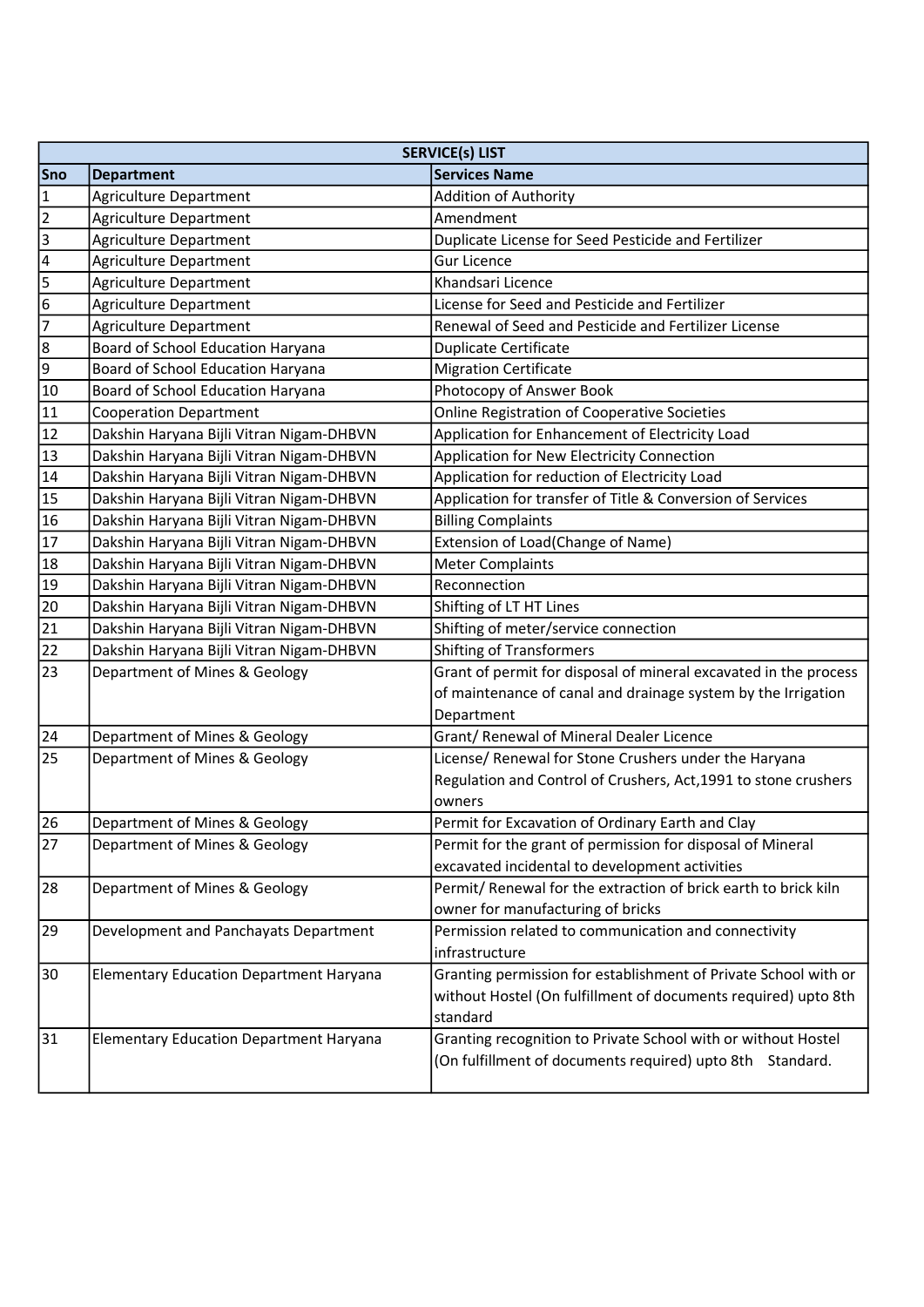| $\overline{32}$ | <b>Elementary Education Department Haryana</b> | Issuance of No Objection Certificate for affiliation with CBSE or |
|-----------------|------------------------------------------------|-------------------------------------------------------------------|
|                 |                                                | other board of School Education other than HBSE (On fulfillment   |
|                 |                                                | of documents required) upto 8th Standard                          |
|                 |                                                |                                                                   |
| 33              | <b>Employment Department</b>                   | Addition of Qualification, Experience and other related           |
|                 |                                                | certificates                                                      |
| 34              | <b>Employment Department</b>                   | Registration Renewal and Grace Period of Two Months of            |
|                 |                                                | Renewal                                                           |
| 35              | <b>Employment Department</b>                   | Relaxation in Renewal After Delay of Two Months                   |
| 36              | <b>Employment Department</b>                   | Transfer of Registration from One Exchange to Another             |
|                 |                                                | Exchange                                                          |
| 37              | Food And Supplies Department                   | Deletion of Member in Ration Card                                 |
| 38              | Food And Supplies Department                   | <b>House Hold Head Modifications</b>                              |
| 39              | Food And Supplies Department                   | Issuance of Duplicate Ration Card                                 |
| 40              | Food And Supplies Department                   | Issue of New Ration Card on receipt of D-I form i.e. Application  |
|                 |                                                | Form for all Categories                                           |
| 41              | Food And Supplies Department                   | Modify Member Details in Ration Card                              |
| 42              | Food And Supplies Department                   | Ration card Member addition                                       |
| 43              | Food And Supplies Department                   | Ration Card Member migration                                      |
| 44              | Food And Supplies Department                   | Ration card Transfer Application                                  |
| 45              | Food And Supplies Department                   | Surrender of Ration card Application Form with issuance of        |
|                 |                                                | surrender certificate                                             |
| 46              | <b>General Administration</b>                  | Permission for Events during Covid                                |
| 47              | Haryana Excise & Taxation                      | B-1 License (Brewery License)                                     |
| 48              | Haryana Excise & Taxation                      | BWH-2 License (Bonded Warehouse)                                  |
| 49              | Haryana Excise & Taxation                      | D-2 License (Distillery License)                                  |
| 50              | Haryana Excise & Taxation                      | Grant of Passes of liquor                                         |
| 51              | Haryana Excise & Taxation                      | Grant of Permits of liquor                                        |
| 52              | Haryana Excise & Taxation                      | L-1(Wholesale license for Indian Made Foreign Liquor)             |
| 53              | Haryana Excise & Taxation                      | L-10B License (Retail license of Imported Foreign Liquor in       |
|                 |                                                | shopping complex)                                                 |
| 54              | Haryana Excise & Taxation                      | L-10C License (License for Microbrewery)                          |
| 55              | Haryana Excise & Taxation                      | L-10E License (Pub License)                                       |
| 56              | Haryana Excise & Taxation                      | L-11 License (bottling license for Indian Made Foreign Liquor)    |
|                 |                                                |                                                                   |
| 57              | Haryana Excise & Taxation                      | L-12A License (Temporary license for marriage/events)             |
| 58              | Haryana Excise & Taxation                      | L-12C License (Bar license for club)                              |
| 59              | Haryana Excise & Taxation                      | L-12G License (Bar license for Golf club)                         |
| 60              | Haryana Excise & Taxation                      | L-13 (Wholesale license for Country Liquor)                       |
| 61              | Haryana Excise & Taxation                      | L-1AB (Wholesale license for Non Distillers of Haryana)           |
| 62              | Haryana Excise & Taxation                      | L-1AB1 License (Non brewer for sale of Beer/Wine)                 |
| 63              | Haryana Excise & Taxation                      | L-1B License (Whoelsale license for Distillers of Haryana)        |
|                 |                                                |                                                                   |
| 64              | Haryana Excise & Taxation                      | L-1B-1 License (Wholesale license for Brewery / Winery of         |
|                 |                                                | Haryana)                                                          |
| 65              | Haryana Excise & Taxation                      | L1-B1-A (Whole sale for Ready to Drink Beverages)                 |
| 66              | Haryana Excise & Taxation                      | L-4/5 License (Bar License for restaurant)                        |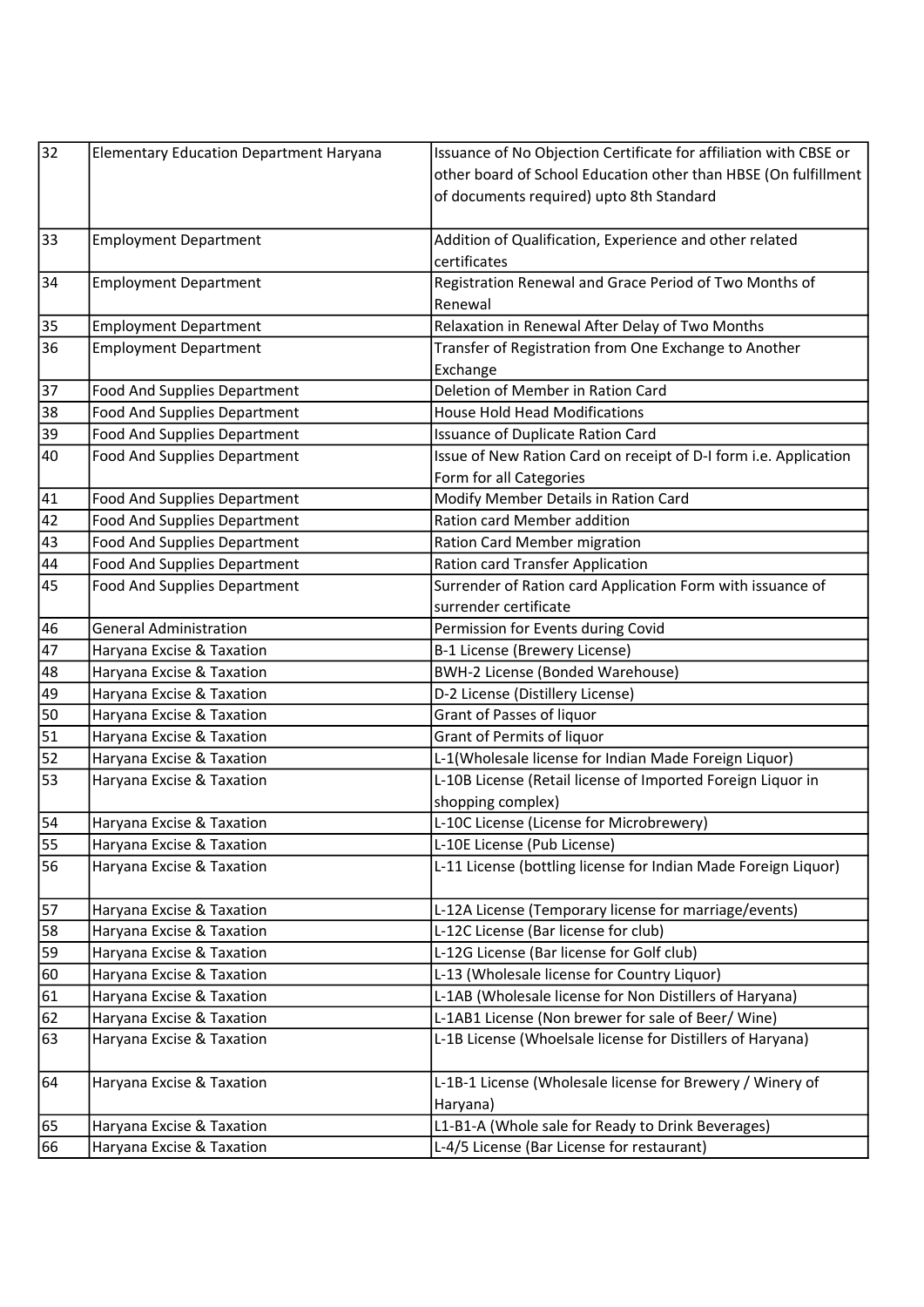| 67  | Haryana Excise & Taxation         | L-9 License (Canteen Store Department for retail sale)        |
|-----|-----------------------------------|---------------------------------------------------------------|
| 68  | Haryana Excise & Taxation         | Registration of brands and approval of brand labels of liquor |
| 69  | Haryana Forest Department         | Certificate for Tree Felling                                  |
| 70  | Haryana Forest Department         | NOC for Forest Land                                           |
| 71  | Haryana Shehari Vikas Pradhikaran | Apply for sewerage connection                                 |
| 72  | Haryana Shehari Vikas Pradhikaran | Apply for water connection                                    |
| 73  | Haryana Shehari Vikas Pradhikaran | <b>Cancellation of Transfer Permission</b>                    |
| 74  | Haryana Shehari Vikas Pradhikaran | Change of Number of Membership                                |
| 75  | Haryana Shehari Vikas Pradhikaran | Change the Membership                                         |
| 76  | Haryana Shehari Vikas Pradhikaran | Change the Size of Dwelling Units                             |
| 77  | Haryana Shehari Vikas Pradhikaran | <b>Condonation of Delay</b>                                   |
| 78  | Haryana Shehari Vikas Pradhikaran | Conveyance Deed                                               |
| 79  | Haryana Shehari Vikas Pradhikaran | De-Mortgage                                                   |
| 80  | Haryana Shehari Vikas Pradhikaran | <b>DPC Certification</b>                                      |
| 81  | Haryana Shehari Vikas Pradhikaran | <b>Duplicate Papers</b>                                       |
| 82  | Haryana Shehari Vikas Pradhikaran | Estimate                                                      |
| 83  | Haryana Shehari Vikas Pradhikaran | Floor-wise Registration                                       |
| 84  | Haryana Shehari Vikas Pradhikaran | Fresh Building Plan                                           |
| 85  | Haryana Shehari Vikas Pradhikaran | Independent Floor Re-Allotment letter                         |
| 86  | Haryana Shehari Vikas Pradhikaran | Independent Floor Transfer Permission Letter With GPA         |
| 87  | Haryana Shehari Vikas Pradhikaran | Independent Floor -Transfer Permission-Family                 |
| 88  | Haryana Shehari Vikas Pradhikaran | Independent Floor -Transfer Permission-Family(with Conveyance |
|     |                                   | deed)                                                         |
| 89  | Haryana Shehari Vikas Pradhikaran | Independent Floor-Transfer Letter                             |
| 90  | Haryana Shehari Vikas Pradhikaran | Independent Floor-Transfer Letter - Death                     |
| 91  | Haryana Shehari Vikas Pradhikaran | Independent Floor-Transfer Permission-Court Decree            |
| 92  | Haryana Shehari Vikas Pradhikaran | Independent Floor-Transfer Permission-Will                    |
| 93  | Haryana Shehari Vikas Pradhikaran | Inquiry Regarding Installment/Dues                            |
| 94  | Haryana Shehari Vikas Pradhikaran | Mortgage Permission Letter                                    |
| 95  | Haryana Shehari Vikas Pradhikaran | No Dues Certificate                                           |
| 96  | Haryana Shehari Vikas Pradhikaran | Non-Encumbrance Certificate                                   |
| 97  | Haryana Shehari Vikas Pradhikaran | OC Certificate/Completion Certificate                         |
| 98  | Haryana Shehari Vikas Pradhikaran | Physical Possession (Possession Certificate)                  |
| 99  | Haryana Shehari Vikas Pradhikaran | <b>POC Certificate</b>                                        |
| 100 | Haryana Shehari Vikas Pradhikaran | Re-Allotment Letter                                           |
| 101 | Haryana Shehari Vikas Pradhikaran | <b>Refund Application</b>                                     |
| 102 | Haryana Shehari Vikas Pradhikaran | <b>Removal of Misuse</b>                                      |
| 103 | Haryana Shehari Vikas Pradhikaran | Revalidate Building Plan                                      |
| 104 | Haryana Shehari Vikas Pradhikaran | Revised Building Plan                                         |
| 105 | Haryana Shehari Vikas Pradhikaran | <b>Site Demarcation</b>                                       |
| 106 | Haryana Shehari Vikas Pradhikaran | <b>Superceded Building Plan</b>                               |
| 107 | Haryana Shehari Vikas Pradhikaran | Surrender of plot                                             |
| 108 | Haryana Shehari Vikas Pradhikaran | Transfer Permission Letter - Death                            |
| 109 | Haryana Shehari Vikas Pradhikaran | Transfer Permission Letter - Death of allotee - Court Decree  |
| 110 | Haryana Shehari Vikas Pradhikaran | Transfer Permission Letter - INDUS - Death                    |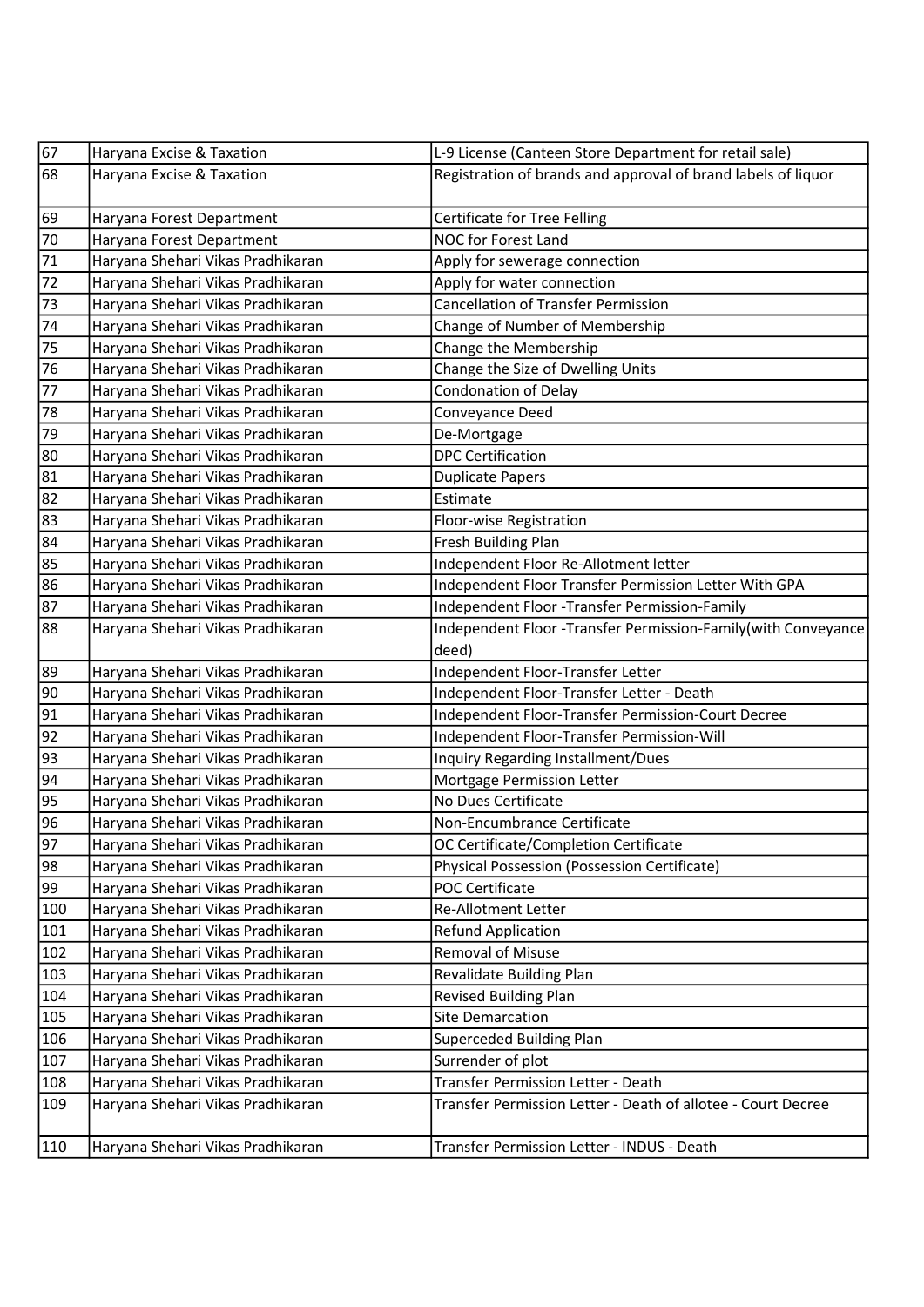| $\lceil$ 111 | Haryana Shehari Vikas Pradhikaran    | Transfer Permission Letter - INDUS - Death of allotee - Court |
|--------------|--------------------------------------|---------------------------------------------------------------|
|              |                                      | Decree                                                        |
| 112          | Haryana Shehari Vikas Pradhikaran    | Transfer Permission Letter - Through Allottee                 |
| 113          | Haryana Shehari Vikas Pradhikaran    | Transfer Permission Letter - Court Decree                     |
| 114          | Haryana Shehari Vikas Pradhikaran    | Transfer Permission Letter - Family                           |
| 115          | Haryana Shehari Vikas Pradhikaran    | <b>Transfer Permission Letter -INDUS</b>                      |
| 116          | Haryana Shehari Vikas Pradhikaran    | Transfer Permission Letter -INDUS with GPA                    |
| 117          | Haryana Shehari Vikas Pradhikaran    | Transfer Permission Letter -INDUS-Court Decree                |
| 118          | Haryana Shehari Vikas Pradhikaran    | Transfer Permission Letter -INDUS-Will                        |
| 119          | Haryana Shehari Vikas Pradhikaran    | Transfer Permission Letter - Will                             |
| 120          | Haryana Shehari Vikas Pradhikaran    | Transfer Permission Letter - with GPA                         |
| 121          | Haryana Shehari Vikas Pradhikaran    | Transfer Permission Letter-Family (under mortgage))           |
| 122          | Haryana Shehari Vikas Pradhikaran    | Transfer Permission Letter-Family (with Conveyance deed)      |
| 123          | Haryana State Agricultural Marketing | <b>Issue of Conveyance Deed</b>                               |
| 124          | Haryana State Agricultural Marketing | <b>Issue of Duplicate Allotment</b>                           |
| 125          | Haryana State Agricultural Marketing | Issue of No Dues certificate                                  |
| 126          | Haryana State Agricultural Marketing | Issue of NOC                                                  |
| 127          | Haryana State Agricultural Marketing | Issue of NOC for Mortage                                      |
| 128          | Haryana State Agricultural Marketing | Issue of Re-allotment Letter                                  |
| 129          | Haryana State Agricultural Marketing | Re-Transfer of property in case of sale                       |
| 130          | Haryana State Agricultural Marketing | Re-Transfer of property in case of sale(Uncontested Death)    |
|              | Board(HSAMB)                         |                                                               |
| 131          | Haryana State Ind and Infrastructure | Allotment of plots                                            |
|              | Development Co Ltd(HSIIDC)           |                                                               |
| 132          | Haryana State Ind and Infrastructure | <b>Bifurcation of plot</b>                                    |
|              | Development Co Ltd(HSIIDC)           |                                                               |
| 133          | Haryana State Ind and Infrastructure | Change in Constitution                                        |
|              | Development Co Ltd(HSIIDC)           |                                                               |
| 134          | Haryana State Ind and Infrastructure | Change of Name                                                |
|              | Development Co Ltd(HSIIDC)           |                                                               |
| 135          | Haryana State Ind and Infrastructure | Change of plot                                                |
|              | Development Co Ltd(HSIIDC)           |                                                               |
| 136          | Haryana State Ind and Infrastructure | Change of Project                                             |
|              | Development Co Ltd(HSIIDC)           |                                                               |
| 137          | Haryana State Ind and Infrastructure | Conveyance deed                                               |
|              | Development Co Ltd(HSIIDC)           |                                                               |
| 138          | Haryana State Ind and Infrastructure | Extension in time for project implementation/completion       |
|              | Development Co Ltd(HSIIDC)           |                                                               |
| 139          | Haryana State Ind and Infrastructure | Issuance of Project Completion Certificate                    |
|              | Development Co Ltd(HSIIDC)           |                                                               |
| 140          | Haryana State Ind and Infrastructure | Leasing/Renting of plots                                      |
|              | Development Co Ltd(HSIIDC)           |                                                               |
| 141          | Haryana State Ind and Infrastructure | No Due Certificate                                            |
|              | Development Co Ltd(HSIIDC)           |                                                               |
| 142          | Haryana State Ind and Infrastructure | Physical Possession of plote                                  |
|              | Development Co Ltd(HSIIDC)           |                                                               |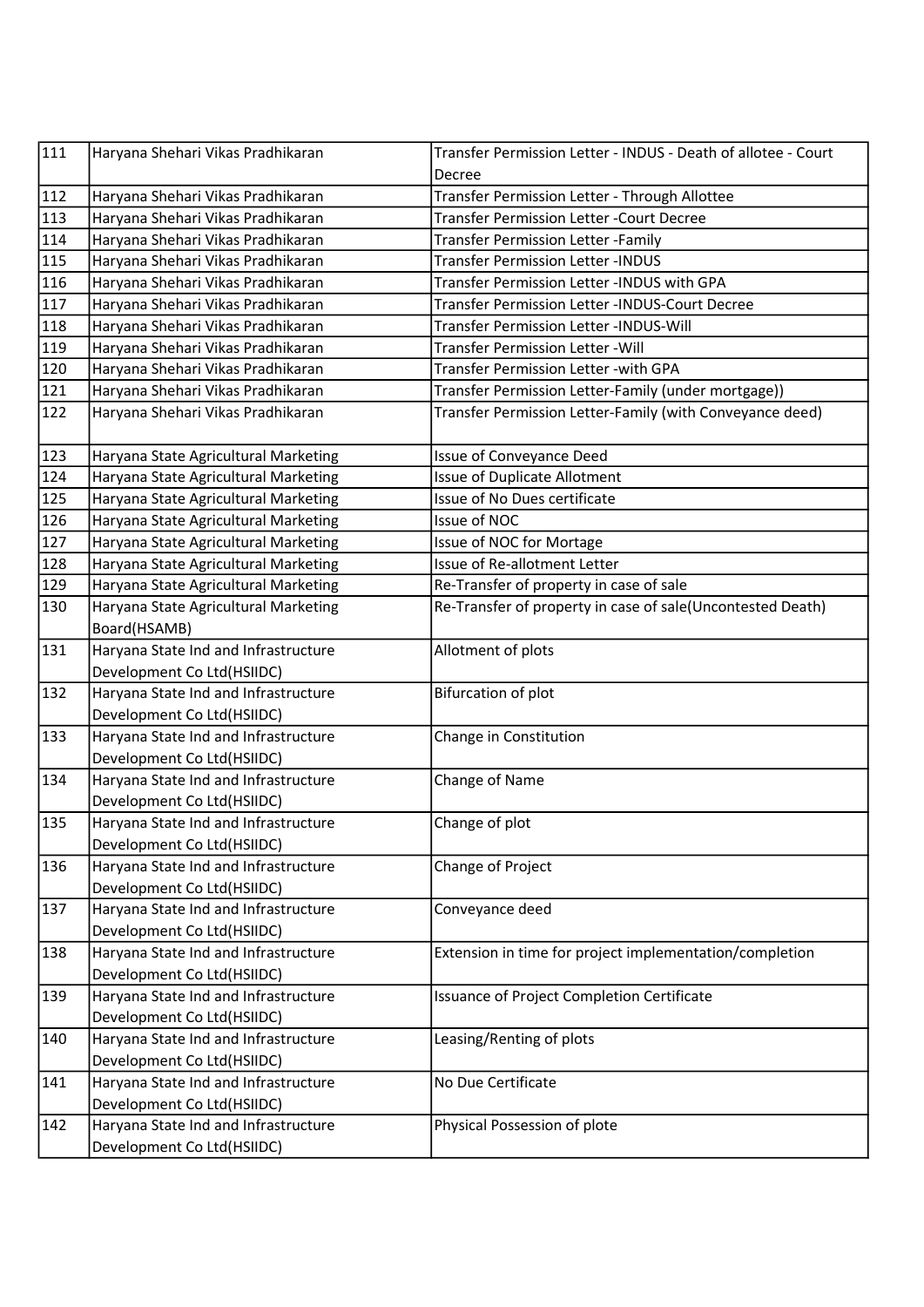| 143 | Haryana State Ind and Infrastructure      | Sewerage connection                                              |
|-----|-------------------------------------------|------------------------------------------------------------------|
|     | Development Co Ltd(HSIIDC)                |                                                                  |
| 144 | Haryana State Ind and Infrastructure      | Submission of self-certified Building Plans for industrial plots |
|     | Development Co Ltd(HSIIDC)                |                                                                  |
| 145 | Haryana State Ind and Infrastructure      | Surrender of plot                                                |
|     | Development Co Ltd(HSIIDC)                |                                                                  |
| 146 | Haryana State Ind and Infrastructure      | Transfer of plot                                                 |
|     | Development Co Ltd(HSIIDC)                |                                                                  |
| 147 | Haryana State Ind and Infrastructure      | Water connection                                                 |
|     | Development Co Ltd(HSIIDC)                |                                                                  |
| 148 | Haryana State Ind and Infrastructure      | Zoning Plan approval                                             |
|     | Development Co Ltd(HSIIDC)                |                                                                  |
| 149 | <b>Health Services Department</b>         | Application For Birth Certificate Issuance                       |
| 150 | <b>Health Services Department</b>         | Application For Correction in Birth Record                       |
| 151 | <b>Health Services Department</b>         | Application For Correction in Death Record                       |
| 152 | <b>Health Services Department</b>         | Application For Death Certificate issuance                       |
| 153 | <b>Health Services Department</b>         | Application For Delayed Birth Registration                       |
| 154 | <b>Health Services Department</b>         | Application For Delayed Birth/Death Registration                 |
| 155 | <b>Health Services Department</b>         | Application for Inclusion of Child Name in Birth Record          |
| 156 | <b>Health Services Department</b>         | Application For Non Availability Certificate                     |
| 157 | <b>Horticulture Department</b>            | Fruit License: Grant of Nursery Fruit License                    |
| 158 | Horticulture Department                   | Seed License: Grant of Nursery Seed license                      |
| 159 | <b>Housing Board</b>                      | Demarcation of Plots/Land                                        |
| 160 | <b>Housing Board</b>                      | Issue of Change Ownership/Re-allotment Letter after execution    |
|     |                                           | of Sale deed                                                     |
| 161 | <b>Housing Board</b>                      | Issue of Conveyance deed                                         |
| 162 | <b>Housing Board</b>                      | Issue of Conveyance Deed through GPA                             |
| 163 | <b>Housing Board</b>                      | Issue of NDC (No Due Certificate) to the Allottee                |
| 164 | <b>Housing Board</b>                      | Issue of No Objection Certificate/Duplicate Allotment/Re-        |
|     |                                           | allotment Letter                                                 |
| 165 | <b>Housing Board</b>                      | Issue of permission to mortgage                                  |
| 166 | <b>Housing Board</b>                      | Transfer of property in case of death (uncontested)              |
| 167 | <b>Housing Board</b>                      | Transfer of Property in Case of General Transfer before          |
|     |                                           |                                                                  |
| 168 |                                           | Conveyance Deed                                                  |
|     | <b>Housing Board</b>                      | Transfer of property in case of sale deed                        |
| 169 | <b>Industries and Commerce Department</b> | Approval for modification, alteration, repair of boiler under    |
|     |                                           | Indian Boiler Act, 1923                                          |
| 170 | Industries and Commerce Department        | <b>Boiler Attendant Certificate</b>                              |
| 171 | <b>Industries and Commerce Department</b> | Boiler Operation Engineer (BOE) Certificate                      |
| 172 | <b>Industries and Commerce Department</b> | Boiler Registration under the Indian Boiler Act, 1923            |
| 173 | Industries and Commerce Department        | Certificate of Boiler Manufacturer unit                          |
| 174 | Industries and Commerce Department        | Certificate of Boiler Repairer                                   |
| 175 | Industries and Commerce Department        | Certificate of Boiler Welder                                     |
| 176 | <b>Industries and Commerce Department</b> | License for processing under the Lubricating Oil and Greases     |
|     |                                           | (Processing, Supply and Distribution Regulation) Order, 1987     |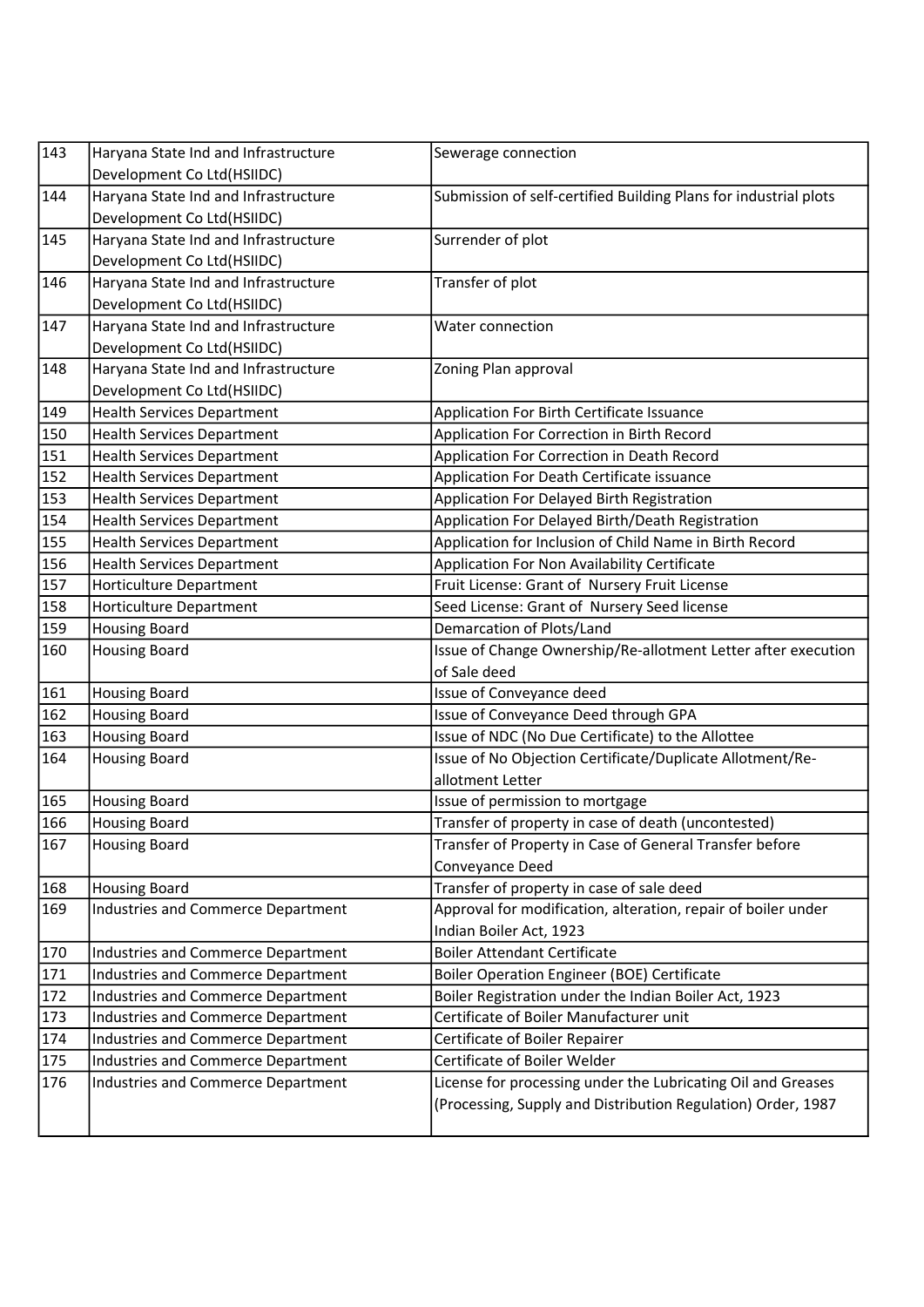| 177 | Industries and Commerce Department        | License for Trading under the Lubricating Oil and Greases         |
|-----|-------------------------------------------|-------------------------------------------------------------------|
|     |                                           | (Processing, Supply and Distribution Regulation) Order, 1987      |
| 178 | <b>Industries and Commerce Department</b> | Permission for Transfer Memorandum of Inspection Book and         |
|     |                                           | Registration Book of boiler within State                          |
| 179 | <b>Industries and Commerce Department</b> | Permission for transfer of Memorandum of Inspection Book and      |
|     |                                           | Registration Book of boiler outside State                         |
| 180 | <b>Industries and Commerce Department</b> | Provisional License for Processing under the Lubricating Oil and  |
|     |                                           | Greases (Processing, Supply and Distribution Regulation) Order,   |
|     |                                           | 1987                                                              |
| 181 | <b>Industries and Commerce Department</b> | Provisional License for Trading under the Lubricating Oil and     |
|     |                                           | Greases (Processing, Supply and Distribution Regulation) Order,   |
|     |                                           | 1987                                                              |
| 182 | <b>Industries and Commerce Department</b> | Registration of Economiser                                        |
| 183 | <b>Industries and Commerce Department</b> | Renewal of Boiler Registration under the Indian Boiler Act 1923   |
| 184 | <b>Industries and Commerce Department</b> | Renewal of Certificate of Boiler Repairer                         |
| 185 | <b>Industries and Commerce Department</b> | Renewal of license for processing under the Lubricating Oil and   |
|     |                                           | Greases (Processing, Supply and Distribution Regulation) Order,   |
|     |                                           | 1987                                                              |
| 186 | Industries and Commerce Department        | Renewal of license for Trading under the Lubricating Oil and      |
|     |                                           | Greases (Processing, Supply and Distribution Regulation) Order,   |
|     |                                           | 1987                                                              |
| 187 | <b>Industries and Commerce Department</b> | Renewal of Welder Certificate                                     |
| 188 | Labour Department                         | Approvals of plans from Factories Department under Factories      |
|     |                                           | Act, 1948                                                         |
| 189 | Labour Department                         | Labour Grievance Redressal                                        |
| 190 | Labour Department                         | Registration of principal employer's establishment and license    |
|     |                                           | for contractors under provision of contract labour Act, 1970      |
| 191 | Labour Department                         | Registration of principal employer's establishment under the      |
|     |                                           | provisions of Inter-State Migrant Workmen (Regulation of          |
|     |                                           | Employment and Conditions of Service) Act, 1979 (30 of 1979))     |
| 192 | Labour Department                         | Renewal of factory license under the provisions of Factories Act, |
|     |                                           | 1948 (Central Act No. 63 of 1948)                                 |
| 193 | Labour Department                         | renewal of License for contractors under the provisions of the    |
|     |                                           | Contract Labour (Regulation and Abolition) Act, 1970 (Central     |
|     |                                           | Act No. 37 of 1970)                                               |
| 194 | Labour Department                         | Renewal of registration certification under the provisions of the |
|     |                                           | Punjab Shops and Commercial Establishments Act, 1958 ( Punjab     |
|     |                                           | Act 15 of 1958)                                                   |
| 195 | Labour Department                         | Shop Registration under Shops and Establishment Act               |
| 196 | Police Department                         | Application for Character Certificate Request                     |
| 197 | Police Department                         | Application for Cyber Cafe Owner Registration                     |
| 198 | Police Department                         | Application for Deletion of Retainers Entry                       |
| 199 | Police Department                         | Application for Domestic Verification                             |
|     |                                           |                                                                   |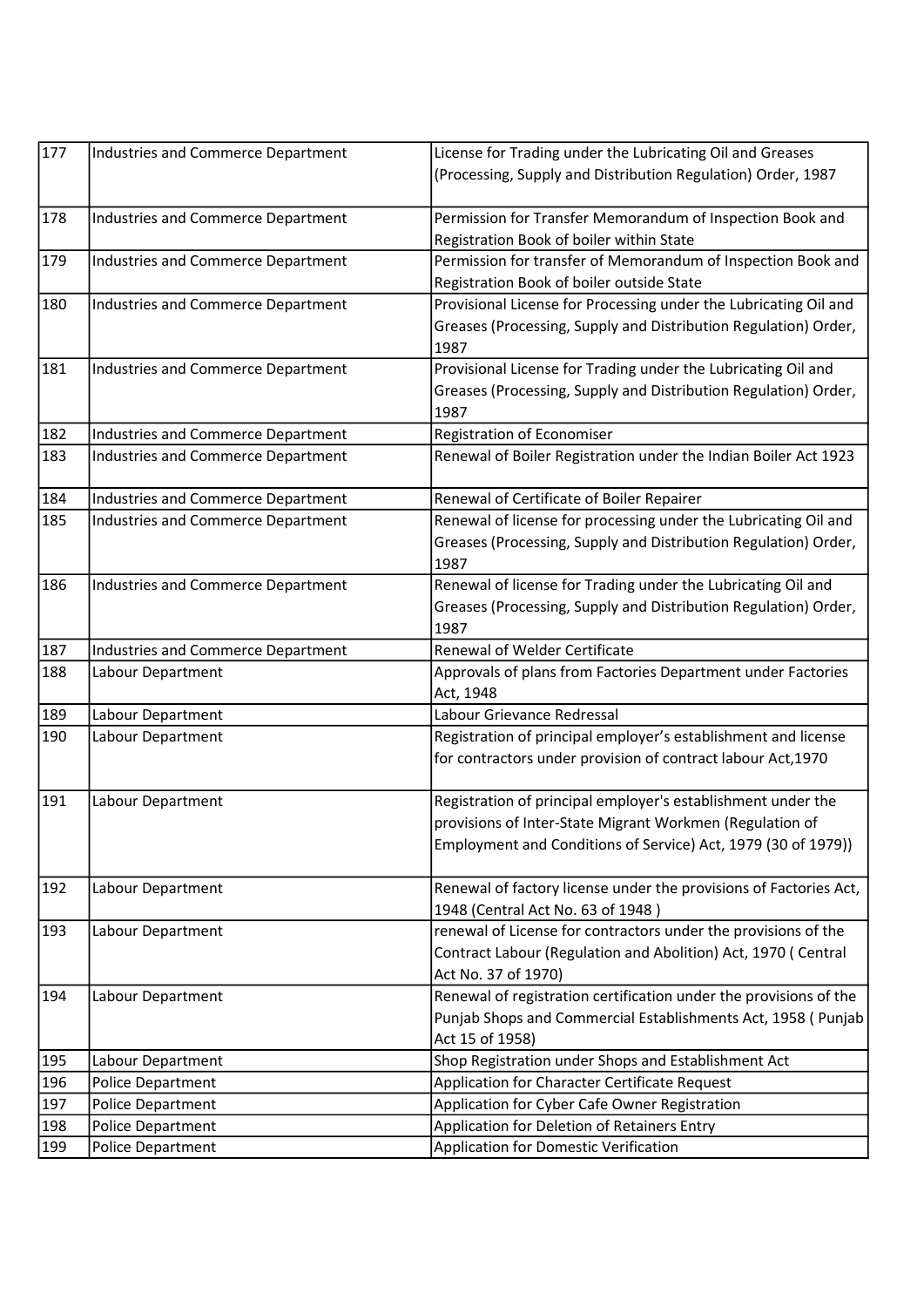| 200 | Police Department                         | Application for Employee Verification Request                  |
|-----|-------------------------------------------|----------------------------------------------------------------|
| 201 | Police Department                         | Application for Event / Performance Request                    |
| 202 | Police Department                         | Application for Hotel Registration Request                     |
| 203 | Police Department                         | Application for Issuance of Retainer Entry                     |
| 204 | Police Department                         | Application for Lost Property Request                          |
| 205 | Police Department                         | Application for NOC Request Registration                       |
| 206 | Police Department                         | Application for NORI Request Registration                      |
| 207 | Police Department                         | Application for Police Clearance Certificate Request           |
| 208 | Police Department                         | Application for Private Security Agency Verification           |
| 209 | Police Department                         | Application for Procession Verification Request                |
| 210 | Police Department                         | Application for Protest / Strike Request                       |
| 211 | Police Department                         | Application for Register New Complaint Request                 |
| 212 | Police Department                         | <b>Application for RTI Request</b>                             |
| 213 | Police Department                         | Application for Sale/Transfer/Gift of Weapon                   |
| 214 | Police Department                         | Application for Tenant Verification Request                    |
| 215 | Police Department                         | Application for Threat Verification Request                    |
| 216 | Police Department                         | Application of Issuance of Fresh Arms License                  |
| 217 | Police Department                         | <b>Community Liaison Group</b>                                 |
| 218 | Police Department                         | Registration of Addition Of Weapon                             |
| 219 | Police Department                         | Registration of Cancellation of Arms License                   |
| 220 | Police Department                         | Registration of Carry Permit of Weapon                         |
| 221 | Police Department                         | Registration of Change Of Address                              |
| 222 | Police Department                         | Registration of Change of Mobile Number                        |
| 223 | Police Department                         | Registration of Duplicate Arms License Service                 |
| 224 | Police Department                         | Registration of Extension of Area Validity                     |
| 225 | Police Department                         | Registration of Issuance of Outside Arms License               |
| 226 | Police Department                         | Registration of Issuance of Sulphur License                    |
| 227 | Police Department                         | Registration of Renewal of Fresh Arms License                  |
| 228 | Police Department                         | Registration of Request For Cartridges                         |
| 229 | <b>Printing And Stationery Department</b> | Change of Name                                                 |
| 230 | Public Health And Engineering-PHED        | Restoration of Water Supply due to major problems(burning of   |
|     |                                           | transformer, other major electric fault etc to be rectified by |
|     |                                           | PHED)                                                          |
| 231 | Public Health And Engineering-PHED        | Restoration of Water Supply due to major problems(shortage of  |
|     |                                           | raw water, burning of transformer and fault in LT/HT lines)    |
|     |                                           |                                                                |
| 232 | Public Health And Engineering-PHED        | Restoration of Water Supply due to minor problems              |
| 233 | Public Health And Engineering-PHED        | Sanction of sewerage connection in Cities and MC Towns         |
|     |                                           |                                                                |
| 234 | Public Health And Engineering-PHED        | Sanction of water supply connection in the Rural and Urban     |
|     |                                           | areas                                                          |
| 235 | Public Health And Engineering-PHED        | Sewerage Blocked/Over flow of manholes                         |
| 236 | Public Health And Engineering-PHED        | Water Leakage/ Over Flow Pipes                                 |
| 237 | <b>Public Relations Department</b>        | Online film shooting permission                                |
| 238 | Revenue Department                        | <b>Backward Class Certificate</b>                              |
| 239 | Revenue Department                        | Dogra Certificate                                              |
| 240 | Revenue Department                        | Economically Backward Person in General Caste                  |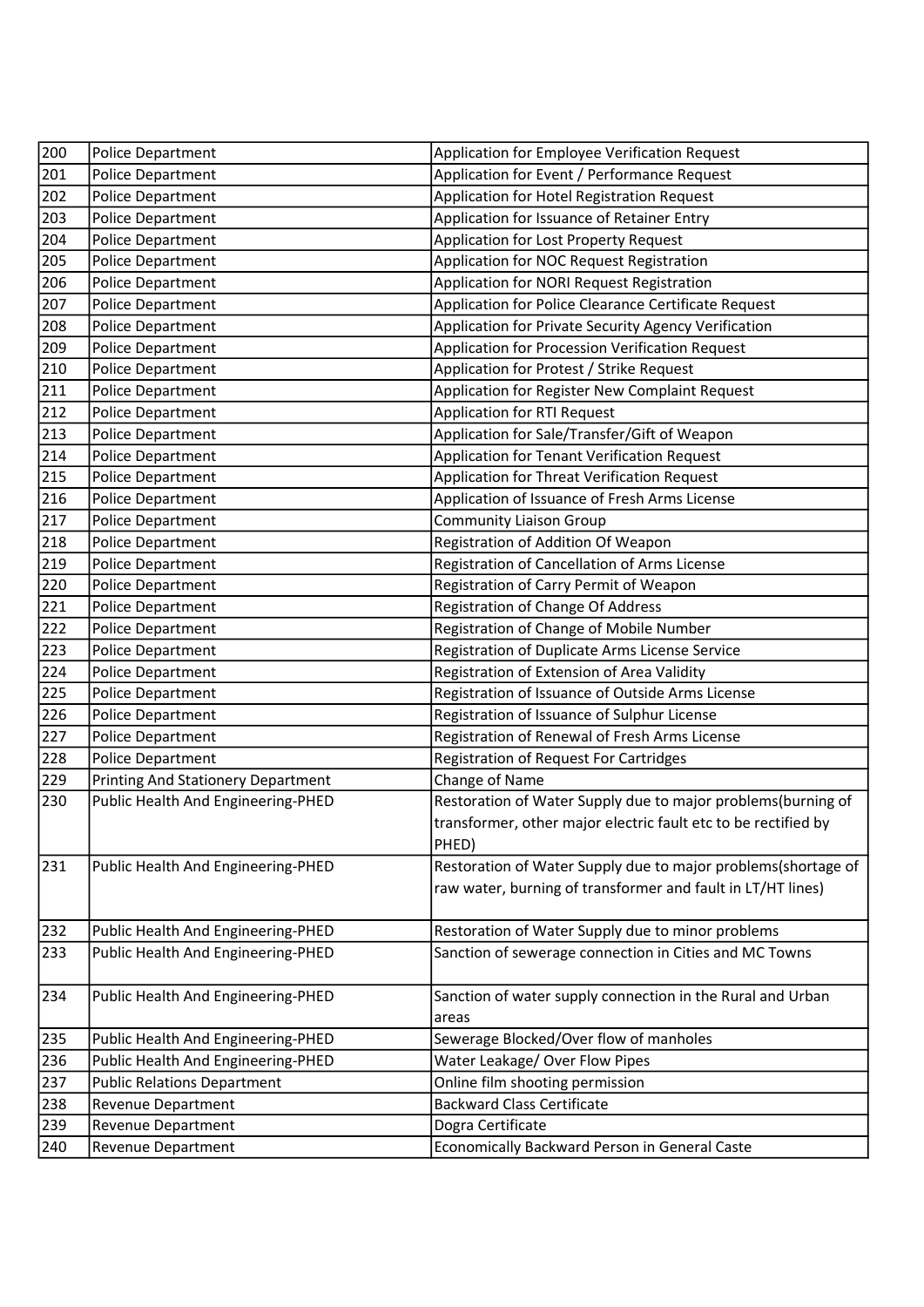| 241 | <b>Revenue Department</b>              | Economically Weaker Section (EWS) Certificate for Allotment of    |
|-----|----------------------------------------|-------------------------------------------------------------------|
|     |                                        | Residential Flat or Residential Plot by Housing Board             |
|     |                                        |                                                                   |
| 242 | Revenue Department                     | eStamping: Issue of judicial/non-judicial stamps & stamp papers   |
|     |                                        |                                                                   |
| 243 | Revenue Department                     | Funfair/Circus/Magic Show                                         |
| 244 | Revenue Department                     | Income and Asset Certificate for Economically Weaker              |
|     |                                        | Sections(EWS)                                                     |
| 245 | Revenue Department                     | Income Certificate (for Education Purpose)                        |
| 246 | Revenue Department                     | Income Certificate (Other than Education Purpose)                 |
| 247 | Revenue Department                     | Jalsa/Public Meeting/Jaloos/ShobhaYatra/Chhath Puja/Marriage      |
|     |                                        |                                                                   |
| 248 | Revenue Department                     | Loudspeaker/DJ                                                    |
| 249 | Revenue Department                     | Marriage Registration 1954 (Rural)                                |
| 250 | Revenue Department                     | Marriage Registration 1995 (Rural)                                |
| 251 | Revenue Department                     | Marriage Registration 2008 (Rural)                                |
| 252 | Revenue Department                     | <b>Minority Community Certificate</b>                             |
| 253 | Revenue Department                     | Movement Pass for COVID-19 Curfew/Lockdown                        |
| 254 | Revenue Department                     | Nakal of ROR (Jamabandi)                                          |
| 255 | <b>Revenue Department</b>              | <b>Other Backward Class Certificate</b>                           |
| 256 | Revenue Department                     | <b>Property Dealer License</b>                                    |
| 257 | Revenue Department                     | <b>Resident Certificate</b>                                       |
| 258 | Revenue Department                     | Rural Area Certificate                                            |
| 259 | Revenue Department                     | <b>Schedule Caste Certificate</b>                                 |
| 260 | Revenue Department                     | Special Backward Class Certificate                                |
| 261 | Revenue Department                     | Tapriwas Certificate                                              |
| 262 | Revenue Department                     | Tournaments/ Games                                                |
| 263 | Revenue Department                     | Vehicle Permit/ Permission during Assembly / State Election       |
|     |                                        | Campaign                                                          |
| 264 | Revenue Department                     | Vehicle Permit/ Permission during Parliamentary Election          |
|     |                                        | Campaign                                                          |
| 265 | Revenue Department                     | <b>Vimukt Caste</b>                                               |
| 266 | Rural Development                      | Application for BPL Entitlement                                   |
| 267 | Secondary Education Department Haryana | Granting permission for establishment of Private School with or   |
|     |                                        | without Hostel (On fulfillment of documents required) upto 12th   |
|     |                                        | standard                                                          |
| 268 | Secondary Education Department Haryana | Granting recognition to Private School with or without Hostel     |
|     |                                        | (On fulfillment of documents required) upto 12th Standard         |
|     |                                        |                                                                   |
| 269 | Secondary Education Department Haryana | Issuance of No Objection Certificate for affiliation with CBSE or |
|     |                                        | other board of School Education other than HBSE (On fulfillment   |
|     |                                        | of documents required) upto 12th Standard                         |
|     |                                        |                                                                   |
| 270 | Social Justice And Empowerment         | <b>Inter District Migration Pension</b>                           |
| 271 | Town And Country Planning              | <b>Building Plan of CLU</b>                                       |
| 272 | Town And Country Planning              | <b>Building Plan of License</b>                                   |
| 273 | Town And Country Planning              | Completion Certificate in License Colony                          |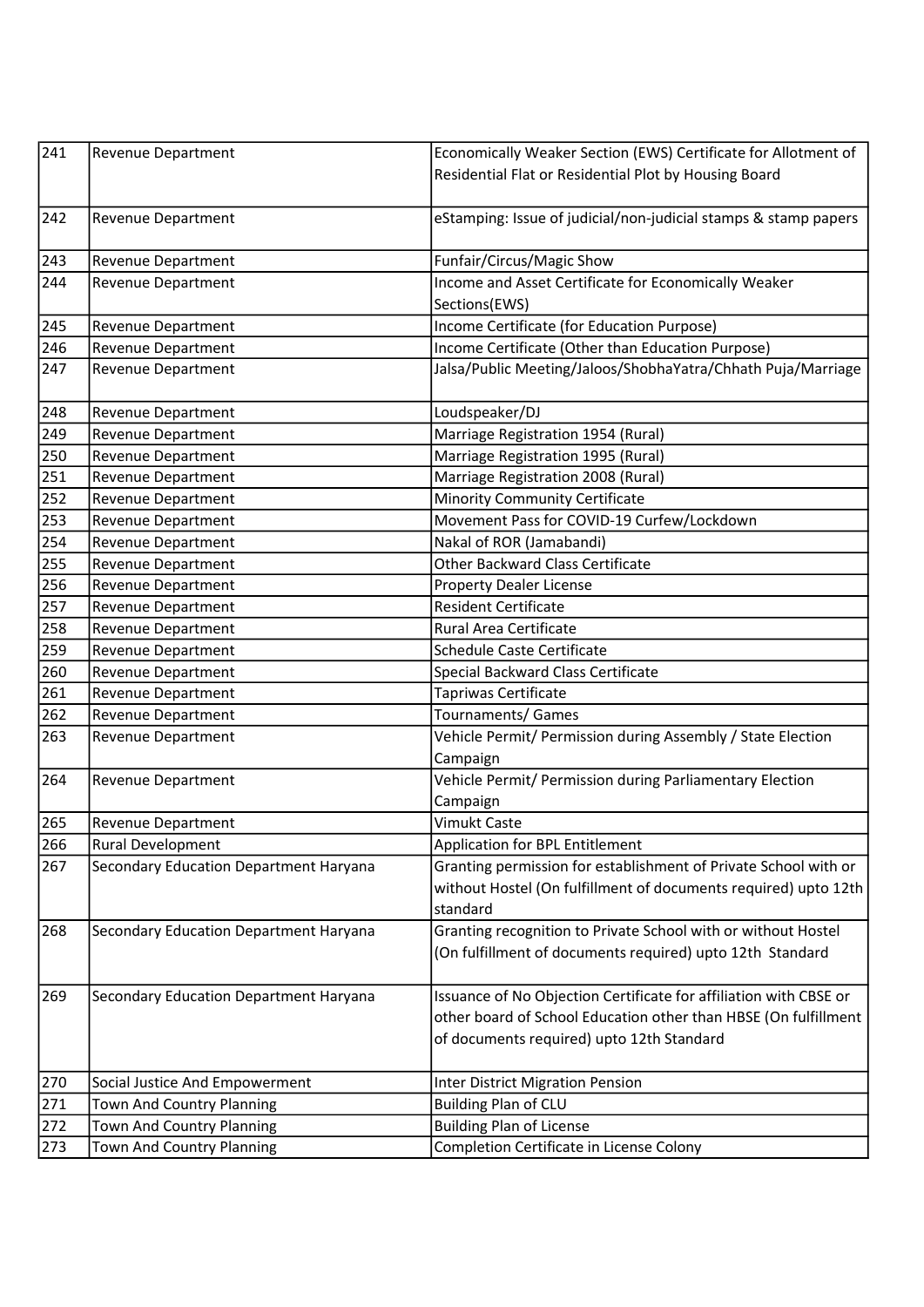| 274          | Town And Country Planning        | Extension of CLU permission                                   |
|--------------|----------------------------------|---------------------------------------------------------------|
| 275          | <b>Town And Country Planning</b> | Extension of time for construction of Community Sites         |
| 276          | Town And Country Planning        | <b>Grant Of CLU Permission</b>                                |
| 277          | Town And Country Planning        | Licence for Brick Kiln                                        |
| 278          | Town And Country Planning        | New License Application                                       |
| 279          | Town And Country Planning        | NOC(outside controlled area/urban area, within urban area but |
|              |                                  | outside controlled area)                                      |
| 280          | Town And Country Planning        | Release of Bank Guarantee                                     |
| 281          | Town And Country Planning        | Renewal of License                                            |
| $\sqrt{282}$ | Town And Country Planning        | Renewal of License in Brick Kiln                              |
| 283          | Town And Country Planning        | Revalidation of Building Plans in CLU                         |
| 284          | Town And Country Planning        | Revalidation of Building Plans in License Colony              |
| 285          | Town And Country Planning        | Service Plan Estimate                                         |
| 286          | Town And Country Planning        | Third Party Transfer of Community Sites                       |
| 287          | <b>Transport Department</b>      | Alteration of vehicle                                         |
| 288          | <b>Transport Department</b>      | Change of Address in Driving License                          |
| 289          | <b>Transport Department</b>      | Change of Address in Learner License                          |
| 290          | <b>Transport Department</b>      | Change of Address in Permit                                   |
| 291          | <b>Transport Department</b>      | Conversion of vehicle                                         |
| 292          | <b>Transport Department</b>      | Dealer Point New Registration                                 |
| 293          | <b>Transport Department</b>      | Dealer Point Temporary Registration                           |
| 294          | <b>Transport Department</b>      | <b>Duplicate Driving License</b>                              |
| 295          | <b>Transport Department</b>      | <b>Duplicate Fitness Certificate</b>                          |
| 296          | <b>Transport Department</b>      | Duplicate RC                                                  |
| 297          | <b>Transport Department</b>      | Endorsement of class in DL                                    |
| 298          | <b>Transport Department</b>      | Fitness Inspection and Certificate                            |
| 299          | <b>Transport Department</b>      | <b>Hypothecation Addition</b>                                 |
| 300          | <b>Transport Department</b>      | <b>Hypothecation Continuation</b>                             |
| 301          | <b>Transport Department</b>      | <b>Hypothecation Termiination</b>                             |
| 302          | <b>Transport Department</b>      | Issue of New DL                                               |
| 303          | <b>Transport Department</b>      | New Conductor License                                         |
| 304          | <b>Transport Department</b>      | New Learner License                                           |
| 305          | <b>Transport Department</b>      | <b>New Registration (Transport)</b>                           |
| 306          | <b>Transport Department</b>      | <b>NOC Issue</b>                                              |
| 307          | <b>Transport Department</b>      | Renewal of Conductor License                                  |
| 308          | <b>Transport Department</b>      | Transfer Of Ownership                                         |
| 309          | Urban Local Bodies               | Apply for Both (Water and Sewer) Connection                   |
| 310          | Urban Local Bodies               | Apply for New Sewer Connection                                |
| 311          | Urban Local Bodies               | Apply for New Water Connection                                |
| 312          | <b>Urban Local Bodies</b>        | Approval Fire NOC                                             |
| 313          | <b>Urban Local Bodies</b>        | Approval of Fire Fighting Scheme                              |
| 314          | Urban Local Bodies               | Business License U/S 128-Fresh                                |
| 315          | <b>Urban Local Bodies</b>        | Business License U/S 128-Renewal                              |
| 316          | <b>Urban Local Bodies</b>        | Business License U/S 330-Fresh                                |
| 317          | Urban Local Bodies               | Business License U/S 330-Renewal                              |
| 318          | <b>Urban Local Bodies</b>        | Business License U/S 331-Fresh                                |
| 319          | Urban Local Bodies               | Business License U/S 331-Renewal                              |